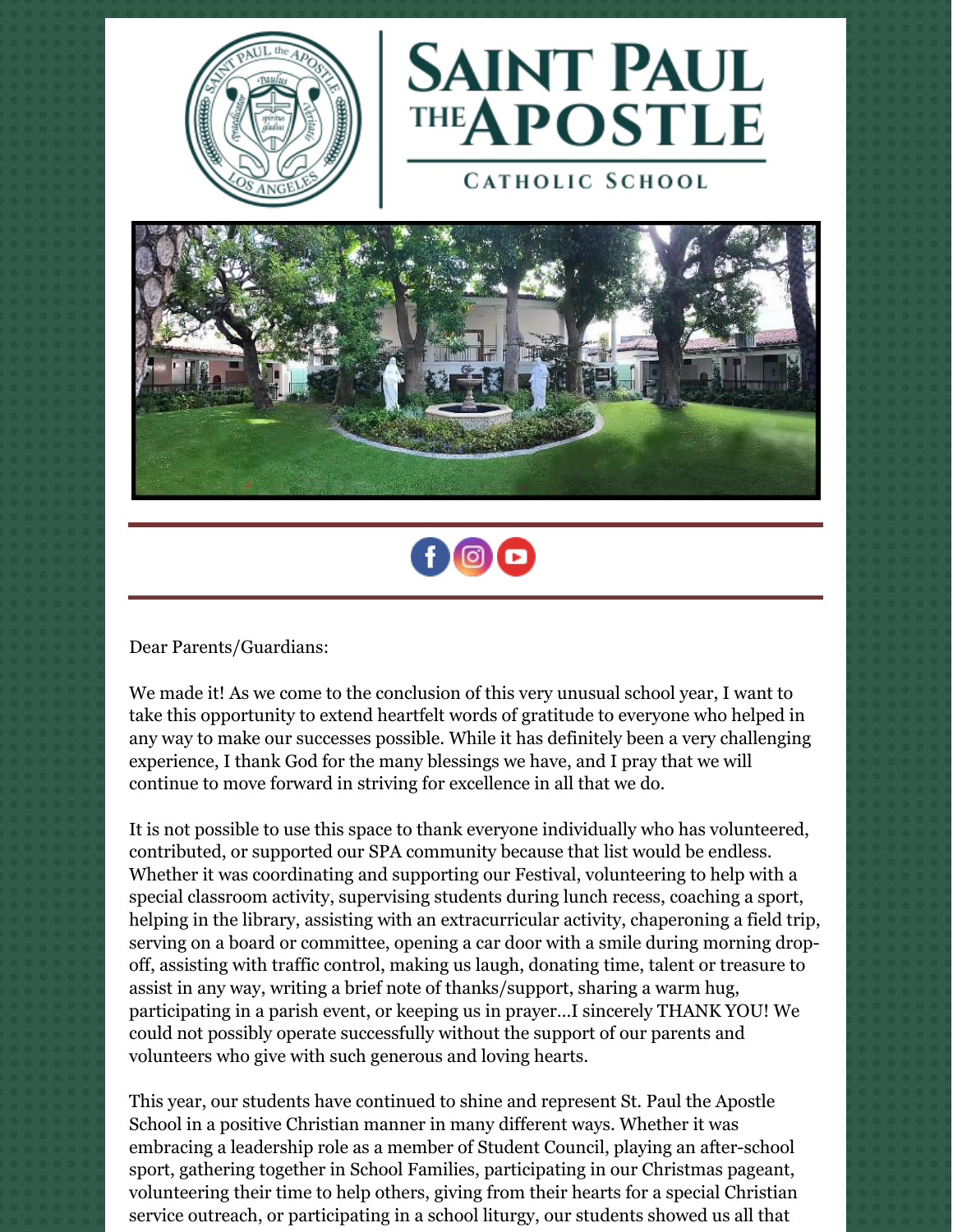they are truly a blessing from God. We have a unique blend of students with diverse personalities and talents at SPA. Our students exemplify the fact that SPA is a place of caring and love that extends far beyond the classroom walls and school hours, and we are truly grateful for that.

Everyone who had the privilege of teaching and working with your children this year is grateful for your commitment to Catholic education. And if it hasn't already been expressed enough, THANK YOU! We thank you for entrusting us to teach the academic lessons, and more importantly, to assist you in the faith formation of your children. Thank you for your patience and understanding, your cooperation and support, your care and commitment, and for all of the special "treats" that always seem to find a way to the faculty room.

It is my prayer that everything we do at St. Paul the Apostle School will continue to have a tremendous and positive impact on the education our students. God has blessed us with many gifts and opportunities. SPA is a great community, and I know that we will continue to work together to make it even better. I know you are all looking forward to the summer break, and I hope you are able to find time to relax, rejuvenate, and spend quality time surrounded by the people you love. Thank you again for being a precious part of this community, and I wish you an abundance of happiness as we approach the days of summer.

Peace and blessings,

Crystal A. Pinkofsky Principal



#### **IN SOLIDARITY and SUPPORT**

As I write this piece of my newsletter, it is with a heavy heart and many conflicted emotions. The recent events of unrest, protests, violence and sadness have been overwhelming. Like many of you, the administration, faculty and staff of SPA School are struggling to find the right words to say in this time of deep crisis and mourning in our country. At our faculty meeting last Friday, some of the teachers shared that their students have been asking questions about all the events that are presently occurring across the nation. As educators, we recognize that one of the most important things any teacher can do is to help students understand the deeper context surrounding their lives and society. In times like these, community is paramount, and our faith in God even more so. We believe that our mission to empower our students to shape the world around them and within them is more important than ever. I want you to know that we will continue to work in partnership with you to enable your children to create a braver, more understanding, and equitable future for our country. Our goal will always be to help you in your efforts to have these difficult but essential conversations.

The following message was recently shared with Catholic school administrators across the country from NCEA, the National Catholic Educational Association. I think that it is a perfect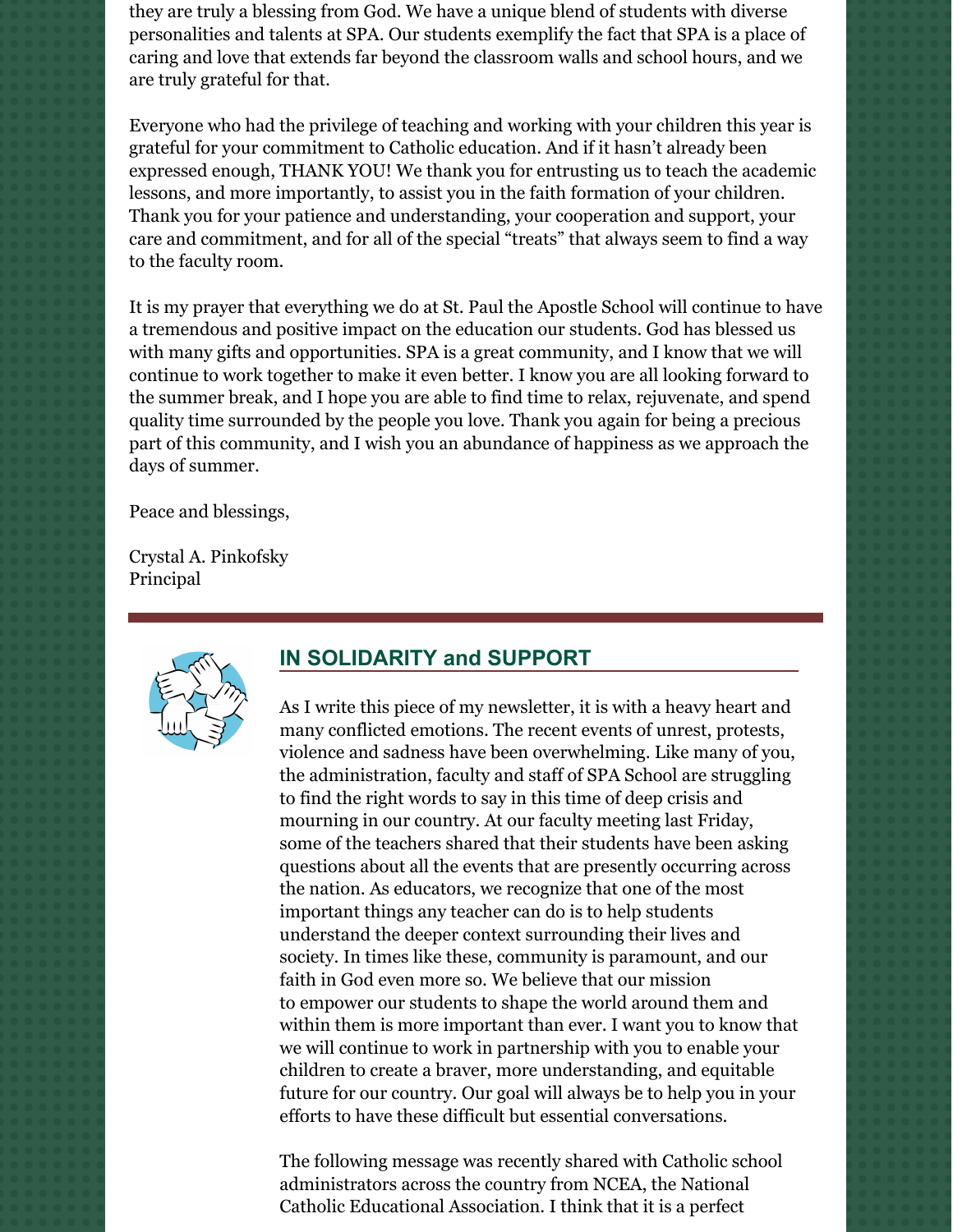reminder of who we are as a faith community.

*"At the core of their being, Catholic schools are an essential and integral part of our Church's ministry. As members of communities across the United States and the world, turning a blind eye to the unrest and violence spurred on by the most recent tragic event is impossible for the Catholic Church and Catholic schools.*

*As we are Catholic first, our 6,100 schools welcome students of every faith, color and socio-economic background to be part of any of our communities. We teach our faith by knowing, living and sharing who we are as Catholics. Our schools build community, smooth the lines of socio-economic disparities, and embrace and integrate cultural diversity into our ministry.*

*Catholic schools have an obligation to teach and evangelize because that is the mission of the Catholic Church. It is the tradition of Gospel values to explore opportunities for incorporating cultural diversity in our schools, and we will continue to do this by uniting faith and reason and by setting our faith as the cornerstone of each lesson taught and each discovery made. Catholic schools establish a wonderful and lasting foundation, one built within our building walls, and then shared in practice as we carry out our lives for the common good. We will continue this mission and work diligently to make sure our schools remain communities of hope for all students."*

It is our deepest wish that the upheaval and unrest now taking place across the country—and in our very close communities of Century City, Beverly Hills, Culver City, Venice, the Pacific Palisades, Hollywood, Santa Monica and Los Angeles—will be a catalyst for real, lasting and meaningful change. Only then can we truly heal. In the meantime, we wish you and your families safety and peace.



## **RETURNING SCHOOL PROPERTY!**

**The final day of classes for our students will be this Wednesday, June 10 th.** Our school campus will be open this week on Thursday, June 11, and Friday, June 12, so that students can return all of their academic textbooks, library books, technology equipment, athletic uniforms, etc. Students will also have the opportunity to pick up any personal items that may have been left behind when we began distance learning in March. **If you have overlooked this information, please check your email's inbox or spam folder again so that you can sign-up for a drop-off time.** We also ask that everyone coming on to campus adhere to social distancing guidelines, and that you all wear a mask. Thank you for your cooperation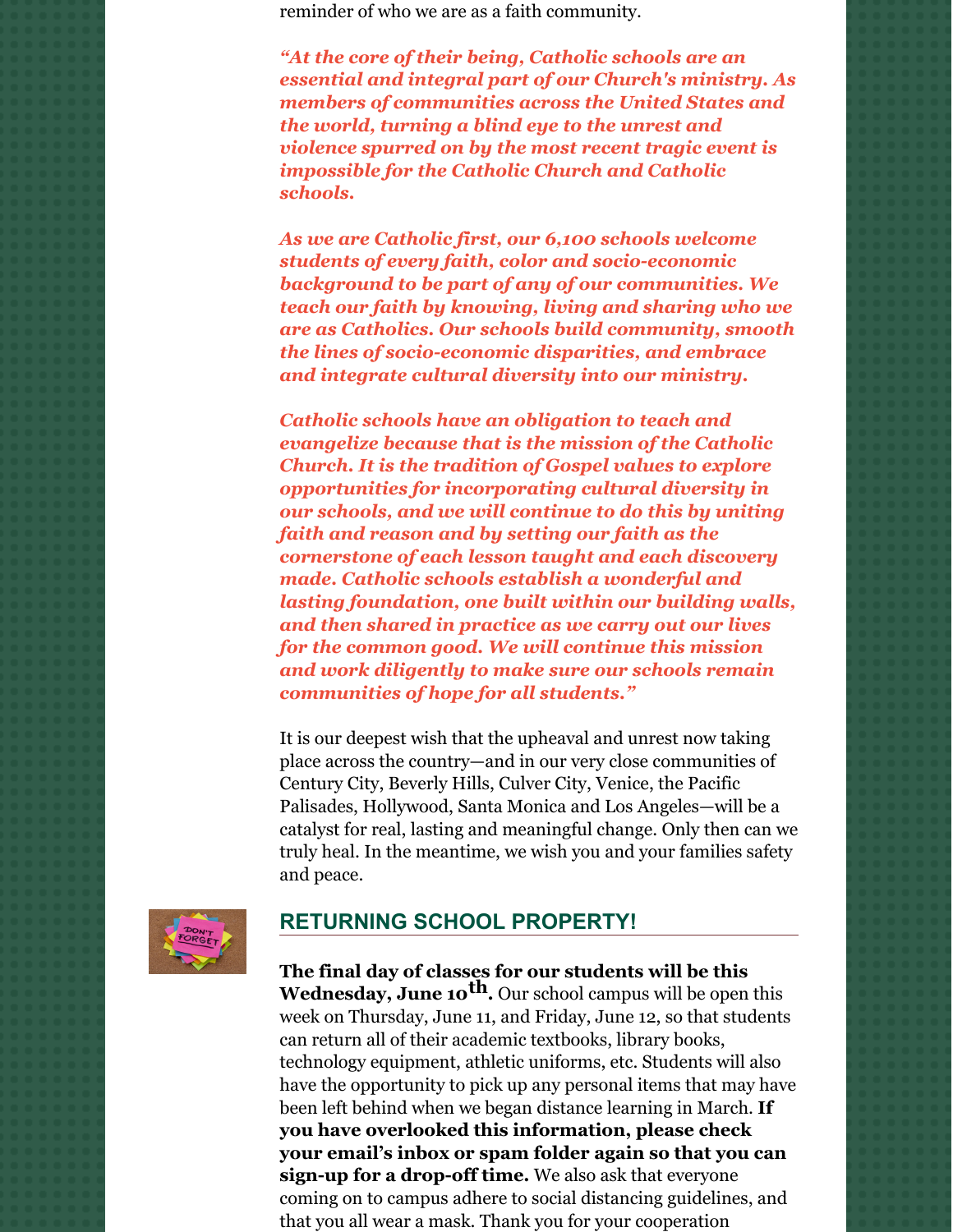regarding these important matters.



# **SPA SUMMER SCHOOL!**

In response to the parent survey that was recently completed, SPA School will be offering summer school classes for students at all grade levels. A "sneak peek" information email was sent out this past Saturday, and the official sign-ups will begin TODAY. This year we are able to offer a wide selection of classes everything from dance to sports, from graphic design to digital photography, and from Kinder Prep to the HSPT prep for 8<sup>th</sup> graders. There is something for every grade level and student interest. Please take a few minutes to scroll through the information brochure. If you have questions regarding any of the classes, please contact **Mrs. [Oliver](mailto:koliver@sp-apostle.org.)**.



## **2020-2021 SCHOOL YEAR**

The "draft" of the calendar for the 2020-2021 school year has been completed and will be submitted to the ADLA administration for approval. Please note the following key dates and holidays as you begin to plan for family vacations, etc.

**December 21-January 1 Christmas vacation April 2 – April 9, 2021 Easter vacation June 11, 2021 Final day of classes**

**August 25, 2020 Classes begin for all grade levels November 26-27, 2020 Thanksgiving vacation**

Once the calendar has been approved, it will be published on our school website so that you can access it at any time.



## **SPA PARENT SURVEY**

As we begin to conclude the final day of classes for this school year, the administration and faculty have been engaged in many discussions regarding **distance learning**, all of the instructional adjustments that had to be made, and what we have been able to accomplish with our students since mid-March. Without a doubt, this unexpected transition also created a home dynamic that every family had to adjust to. While we recognize that the vast majority of our students continued to do very well academically with the transition to distance learning, we also know that it was a real struggle for some of the students who benefit greatly from being on campus.

At this time, we have not received a directive from the ADLA as to what the opening of school will look like in August. Although we would love to be able to return to campus while adhering to the CDC guidelines, if there is another surge of COVID-19 later this summer, that may not be possible. Thus, we are presently planning for both scenarios. To assist the faculty and staff in being better prepared for a distance learning scenario, we will be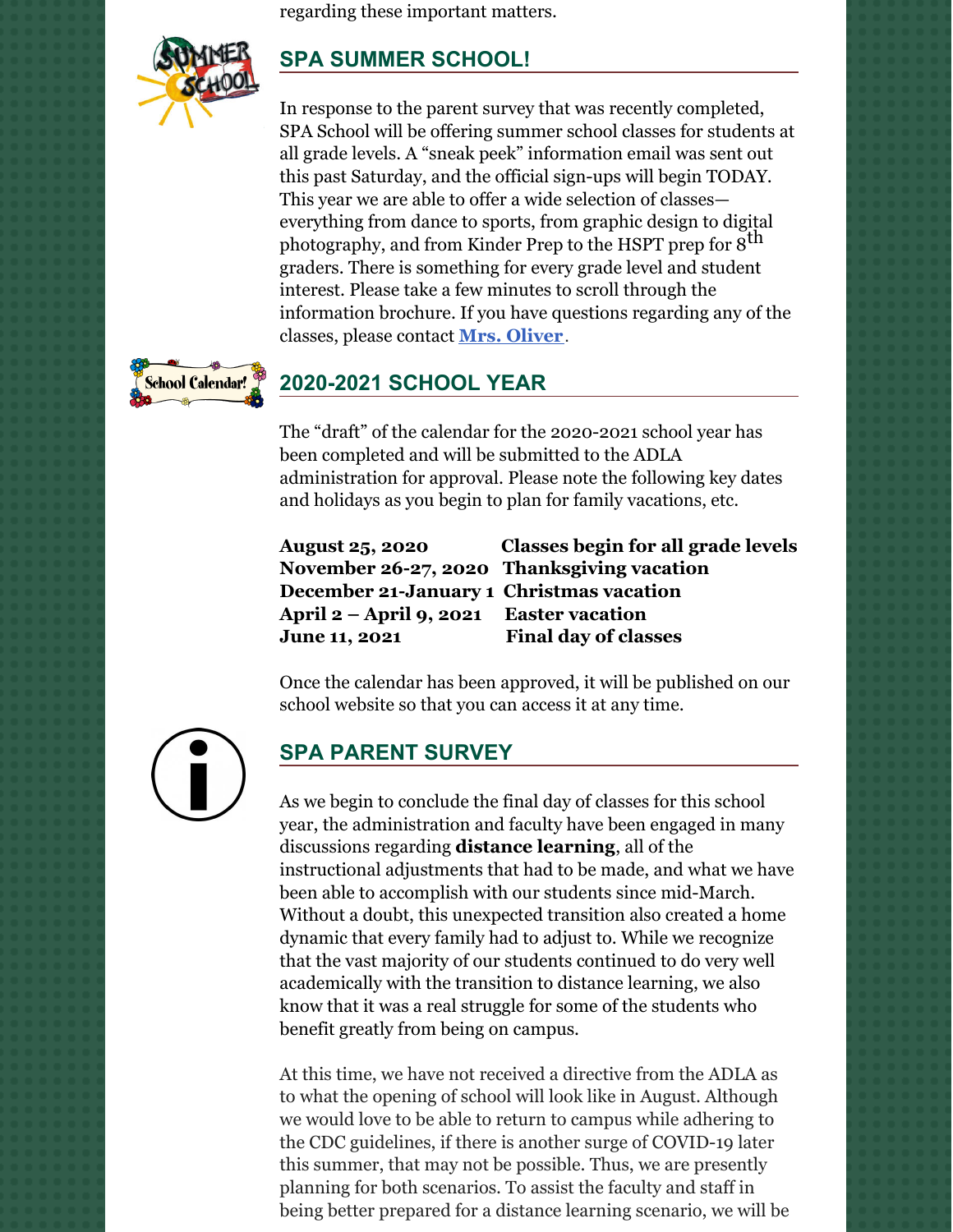asking our SPA parents to complete a survey and share your feedback with us. This information will be very helpful as we continue to prepare for whatever the next school year may bring. **A separate email containing the survey will be sent to you this week.** Thank you, in advance, for your time and participation.

# **PWC NEWS CORNER!**



### **NEW SPA UNIFORM VENDOR**

Back in January, a committee was formed to address the needs and issues surrounding our school uniforms and policies. This group consisted of St. Paul parents who have worked extensively in the area of uniforms and specialty items such as: spirit wear, sports team wear, and festival wear. The team reviewed our current vendor along with three other uniform companies as they addressed issues of quality, fit, style, fabric options, ease of purchase, return policy, and promotional offers. After careful consideration, the committee recommended, and the administration approved, **Lands' End School Uniform** as our new school and PE uniform vendor.

We understand that during this time of global crisis, you may not be in the market for new uniforms. Therefore, for the next year we have grandfathered in all school uniform items from our former vendor (Michael's Uniforms), with the exception of PE items. When you are ready for new pieces, whether shirts, shorts, sweatshirts or pants, you can rest assured that you will be getting great quality at a great price. If your student chooses to wear a PE outfit on PE Days only, then we ask that you purchase the new PE/Athletic wear specified on the website. As always, students may wear their regular uniforms on PE days. Lands' End has been in the uniform business since 1997, and they currently provide uniforms to more than 6,000 schools worldwide – outfitting more than 1.5 million students. We like the fact that they offer:

- **Award-winning customer service:** Lands' End consultants are available by phone for questions or ordering 24/7 at 1-800-469-2222.
- **Custom online ordering:** You can link to the St. Paul the Apostle custom web experience from our school website (school.sp-apostle.org under Vendors and Resources tab). Once there, you can create a profile, and the shopping experience is tailored to the criteria you have entered (i.e. grade range and gender).
- **Promotional offers throughout the year:** Please visit landsend.com and sign up to receive news and promotions sent directly to your e-mail address.
- **Quality products – guaranteed:** Lands' End uniforms